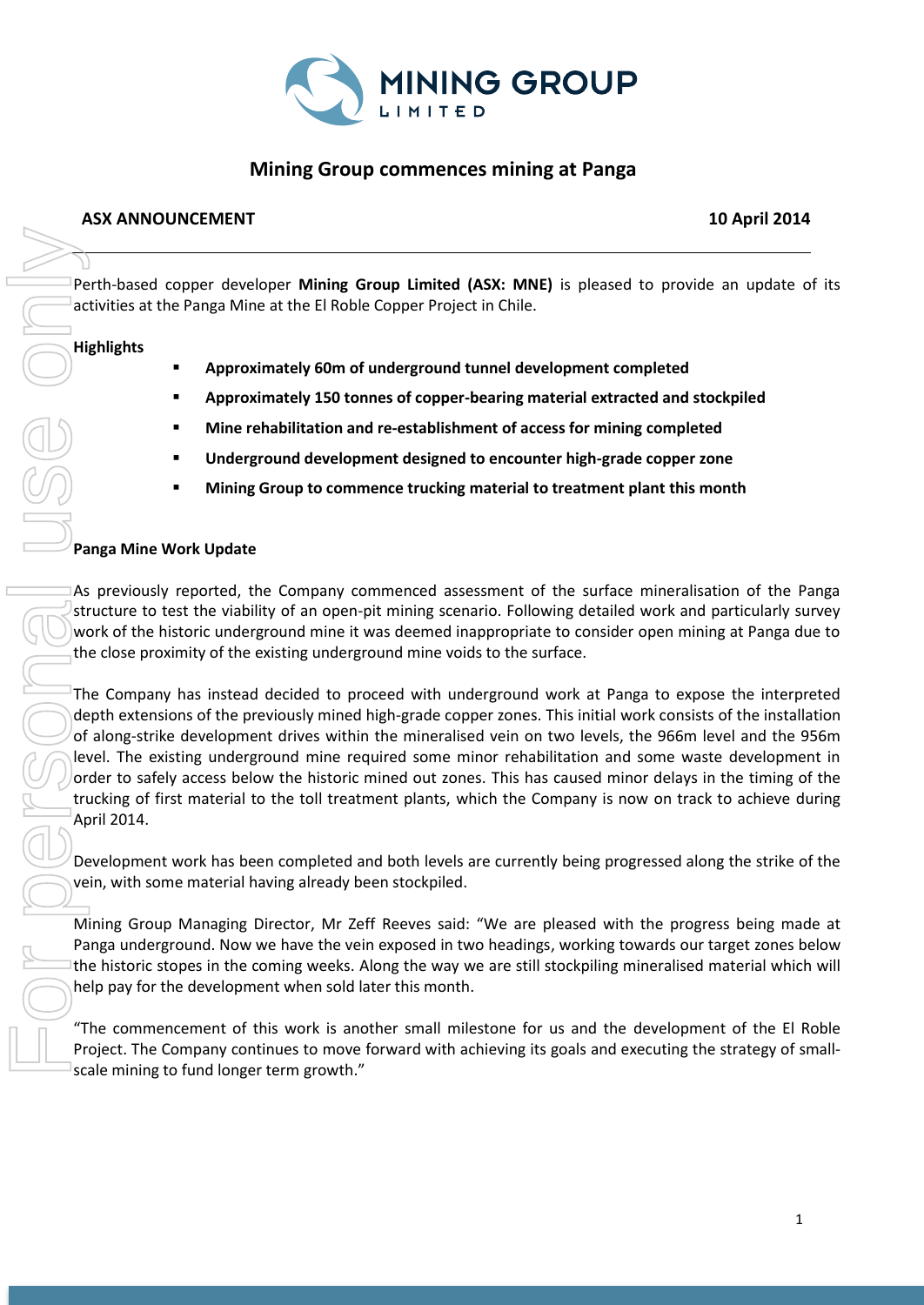#### **Panga Underground Development**

The Company has re-established access and commenced development along the mineralised Panga vein on two levels (Figure 1), the 966 level and the 956 level. Along-strike development drives are installed along the vein with a nominal dimension of 2.20m high x 2.20m wide, drilling is carried out by a handheld airleg drill and following blasting, material is removed with a small diesel powered scoop.

Level 966 is being installed along the strike of the vein and is advancing toward the north-east. To date, the Company has installed approximately 30m of development on Level 966. The mine plan allows for this drive to continue for approximately an additional 130m to the north-east along the vein, targeting below wider, high grade zones identified on surface. Within the development completed to date, the vein varies in width from between 20cm to more than 1.80m. Some material from Level 966 has been stockpiled on the surface.

Level 956 has been installed 10m below Level 966 and is heading to the south-west, back toward the entrance of the mine. The drive is designed to encounter the down-dip extensions of the previously mined high grade zones. These high grade zones are typically 2.00m to 3.00m wide and sampling conducted by the Company to date has returned grades of up to 4.76% copper (ASX announcement 4 December 2013). The historic stopes have strike lengths of between 25m and 50m.

Work on Level 956 consisted of approximately 18m of waste development to avoid unsafe historic workings and re-establish the drive onto the vein. The vein has been encountered and varies in width between 1.00m and more than 2.00m, and some copper bearing material has been stockpiled on the surface. The drive has approximately 25m-30m further to advance to the south-west before encountering the interpreted position of the historically mined high-grade copper zones. vering will est promotion the interest of the interest of the frequency on the velocity the mine plants above for the minimism of development of meta-local transfer and trucked to the structure between 20cm to more than 1.

The Company will continue to stockpile material from both development drives as they advance, in conjunction with geological mapping and grade control sampling to identify the high grade zones with in the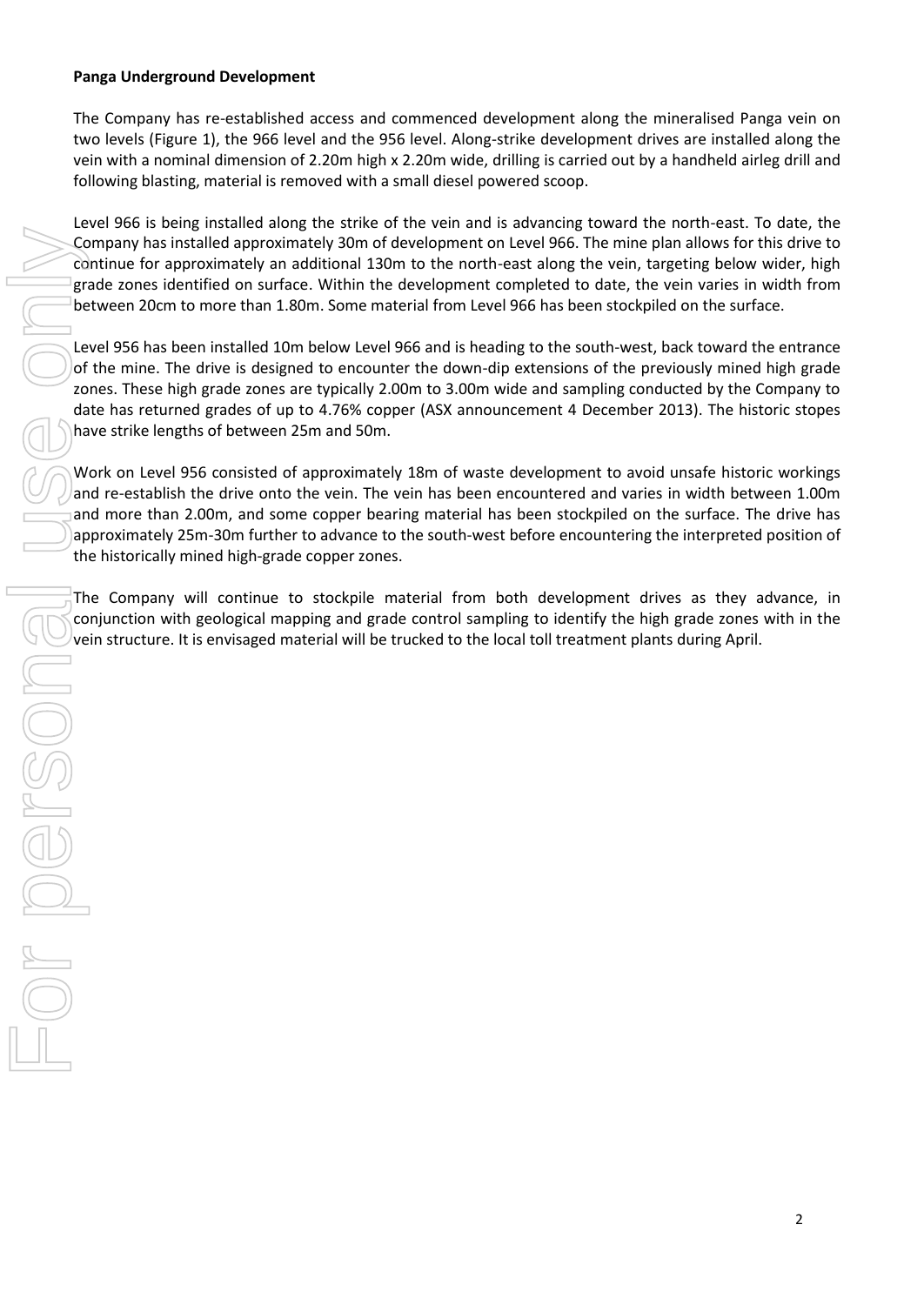

*Figure 1 – Plan view of the Panga Mine. Areas shown in green on the 966 and 956 Levels are new development work completed by the Company. The 956 Level is targeting below the historic stopes shown in* 



*Figure 2 – Panga surface stockpiles of mineralised vein material and mine office.*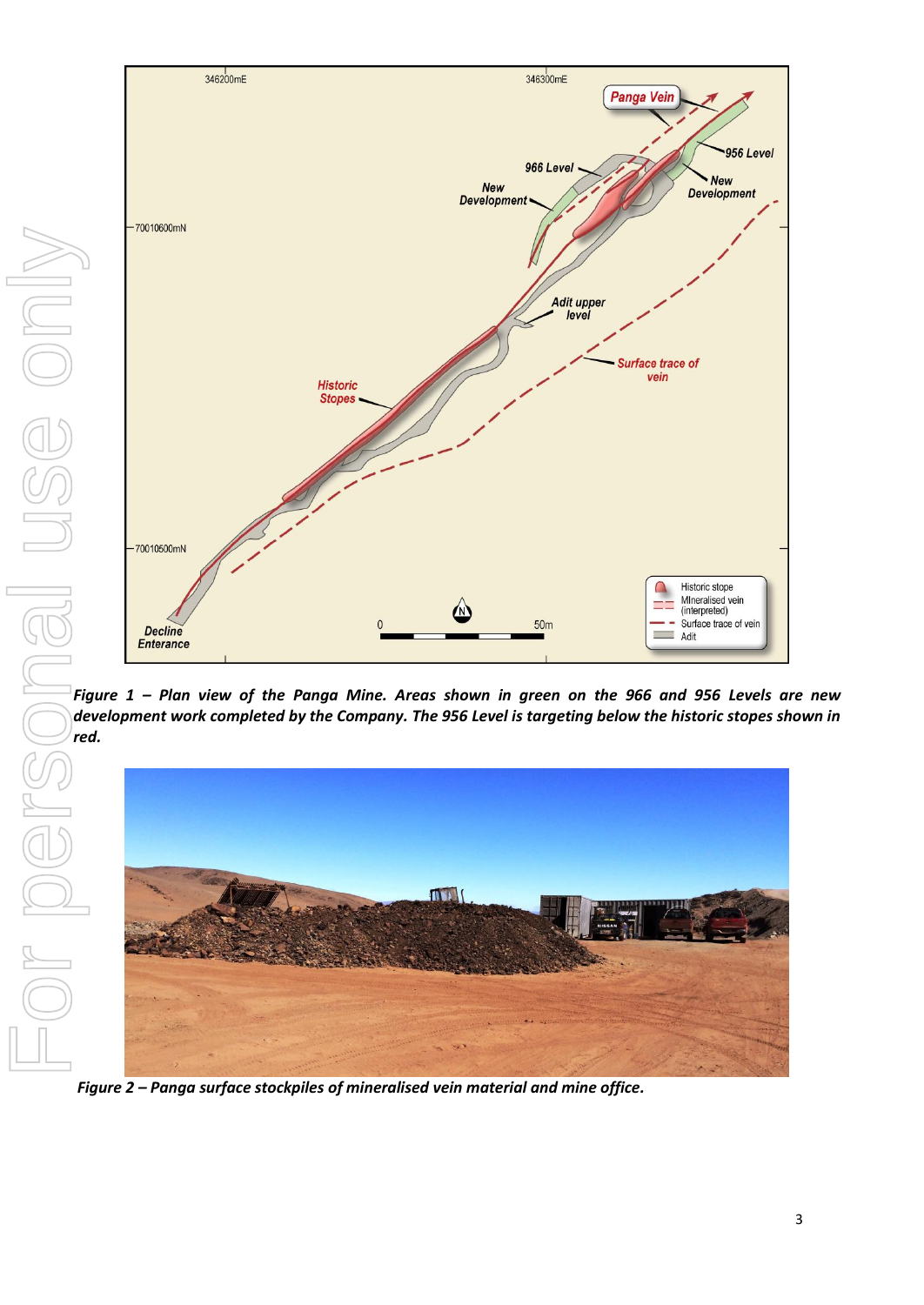

*Figure 3 – Underground airleg miners on the 966 Level at Panga Mine.*

#### **Panga Background**

Mining Group has an exclusive option to acquire up to 90% of the El Roble Copper Project ("Project"), located in the iron oxide copper gold (IOCG) Coastal Cordillera Belt of Chile, approximately 30km from the Chilean port of Caldera. The Project covers approximately 6,000ha and is being actively mined on a small scale by the owner. Copper bearing rock is treated at one of the two toll treatment plants located within 80km of the Project.

In December 2013, the Company signed a production lease agreement over the historic Panga Mine, which is part of the Project. Under the terms of the production agreement over the Panga Mine (ASX announcement 4 December 2013), Mining Group has the right to exploit up to 5,000 tonnes per month of copper-bearing material from the concession. Under Chilean mining regulations, the Company is required to submit an application to the national mining regulatory authority (SERNAGEOMIN) detailing a mining plan, mining schedule and closure plan. Once the appropriate documentation has been submitted, a permit to extract up to 5,000 tonnes per month from the Panga concession must be granted within 60 days. The Company has completed this application and is awaiting confirmation of the permit, which is expected during April. Under the existing permit, the Company has the right to extract 1,000 tonnes per month if deemed to be profitable, until the 5,000 tonne-per-month permit is granted. The Company notes this is not a production target.

For further information please contact:

Zeffron Reeves Managing Director Mining Group Ltd [zreeves@mininggroup.net.au](mailto:zreeves@mininggroup.net.au) P: + 61 8 9322 4328

Robert Gundelach Investor Relations NWR Communications [robert@nwrcommunications.com.au](mailto:robert@nwrcommunications.com.au) P: +614 51 896 420